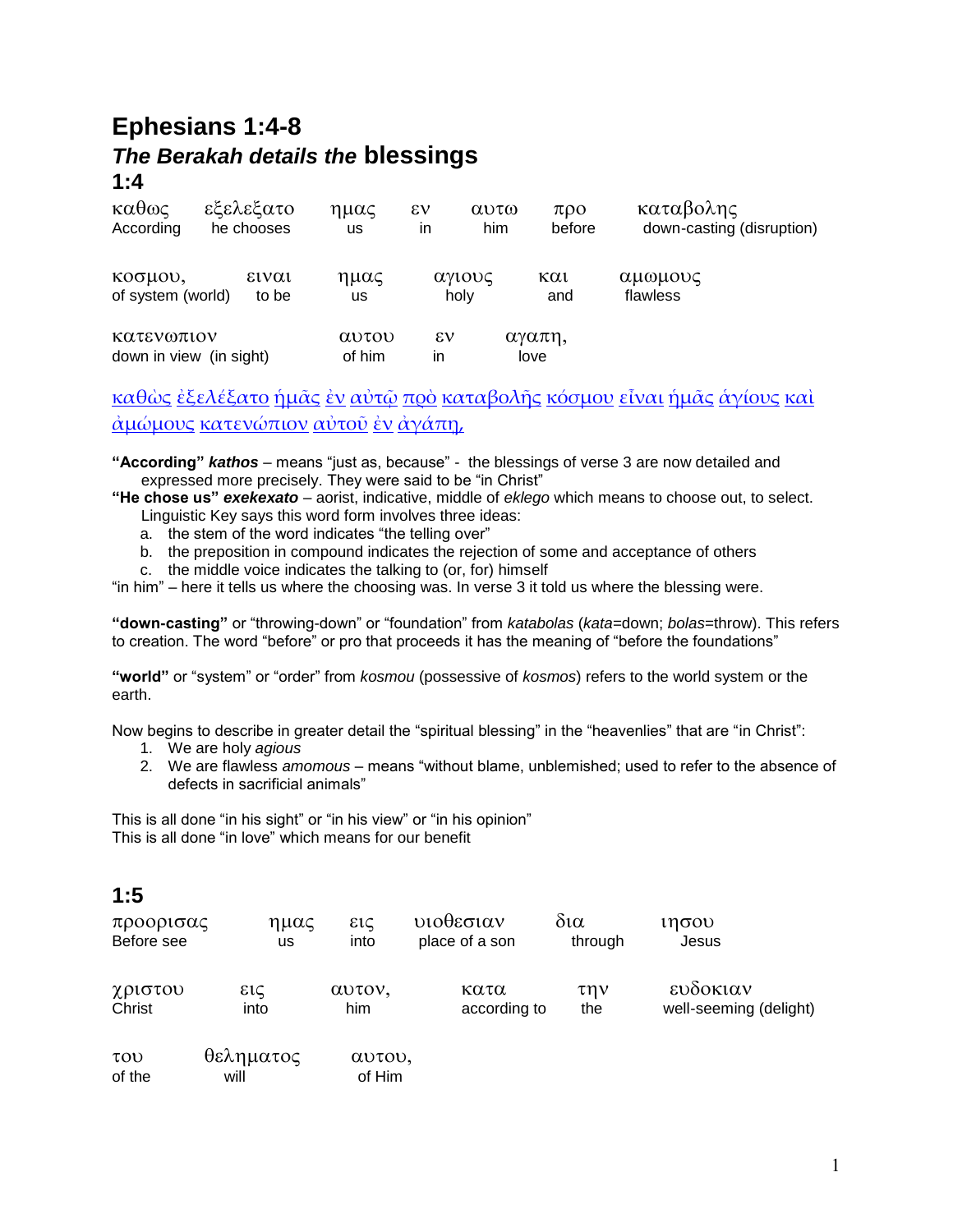### [προορίσας](http://concordance.biblos.com/proorisas.htm) [ἡμᾶς](http://concordance.biblos.com/e_mas.htm) [εἰς](http://concordance.biblos.com/eis.htm) [υἱοθεσίαν](http://concordance.biblos.com/uiothesian.htm) [διὰ](http://concordance.biblos.com/dia.htm) [Ἰησοῦ](http://concordance.biblos.com/ie_sou.htm) [Χριστοῦ](http://concordance.biblos.com/christou.htm) [εἰς](http://concordance.biblos.com/eis.htm) [αὐτόν](http://concordance.biblos.com/auton.htm) [κατὰ](http://concordance.biblos.com/kata.htm) [τὴν](http://concordance.biblos.com/te_n.htm) [εὐδοκίαν](http://concordance.biblos.com/eudokian.htm) [τοῦ](http://concordance.biblos.com/tou.htm) [θελήματος](http://concordance.biblos.com/thele_matos.htm) [αὐτοῦ.](http://concordance.biblos.com/autou.htm)

**"Before see"** *proorisas* (*pro*=before; *oria*=boundries) means determine before, ordain, predestinate, to limit in advance

**"place of a son"** or "adopted" huiothesia (huios=son)– used in Romans 8:23; Galatians 4:5 – refers to becoming an adult son, adoption

The third description of the spiritual blessings:

3. In the place of an adult son

### **Predestination**

Volition of Man

- 1) God chose to give man the capacity (and face the responsibility) of free will expressed in making mental decisions
- 2) This made it possible for man to respond to the PLAN of salvation
- 3) God does not forfeit his sovereignty by giving man free will of thought.
- 4) Man may not be able to act on all of his decisions because:
	- a. He does not have the power at one or more levels
	- b. Because God is sovereign He may prevent any of man's decisions from happening.
	- c. When God prevents man from taking action on his thoughts this does not mean God prevented freewill. Man has his own **will**, but man does not always have his own **way**.
- 5) Calvanism distorts divine sovereignty. Arminianism distorts mans freewill.

#### **Proginosis**

"pro" is a preposition that means "before, before hand" "ginosko" means knowledge Proginosis means to have knowledge before hand or "foreknowledge"

### **Pro-horidzo**

"pro" is a preposition that means "before, before hand" "horidzo" means "determine, appoint, designate, mark out, set limit"

This is the Greek word "prooridzo" which means to "pre-determine, pre-appoint, to set limits before hand". This is the word translated "predestination"

It occurs in the Greek NT 6 times:

- 1) Acts 4:28
- 2) Twice in Romans 8:29-30
- 3) 1 Corinthians 2:7
- 4) Twice in Ephesians 1:5 and 1:11

The first occurrence is in Acts 4:28

**Acts 4:28** TO DO WHATEVER THY HAND Kαι η AND **βουλη COUNSEL** σου THY προωρισεν PREDETERMINED  $γενεσθαι$  TO COME TO PASS

God has a plan and a time for events: Galatians 4:4 "When the time had fully come, God sent his son." This refers to God's PLAN and God's TIME. This does not refer to MAN'S VOLITION.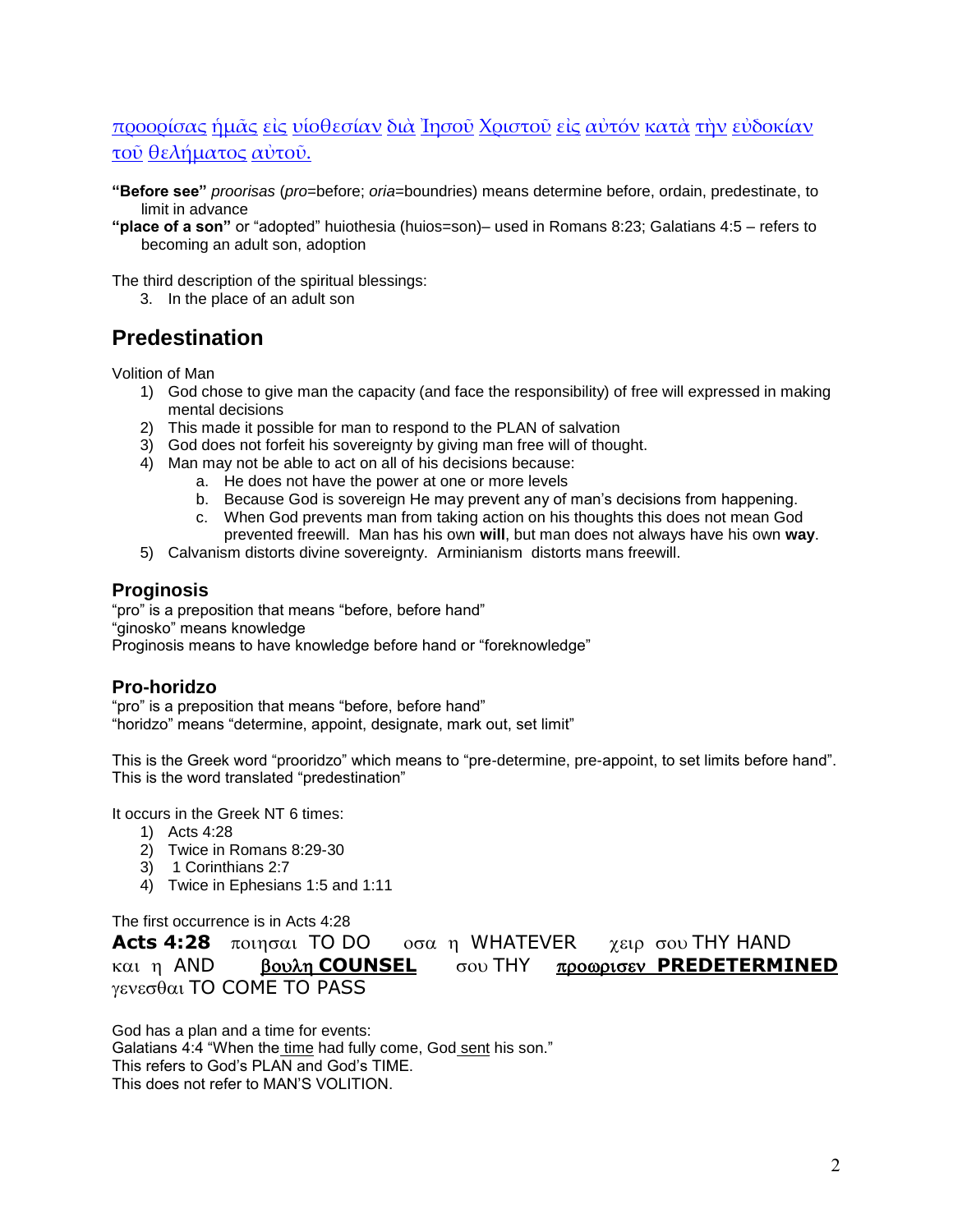**Acts 2:23** τουτον ΗΙΜ τη ΒΥ ΤΗΕ **<u>ωρισμενη DETERMINATE</u> βουλη COUNSEL KQU AND** προγνωσει **FOREKNOWLEDGE** του OF θεου GOD εκδοτον GIVEN UP  $\lambda$ αβοντες HAVING TAKEN δια BY χειρων HANDS ανομων LAWLESS προσπηξαντες HAVING CRUCIFIED  $α$ νειλετε ΥΕ PUT TO DEATH.

**<u>Conguevn</u> DETERMINATE** – "horidzo" with out the "pre" or "pro" so it means

"determined, appointed"

**COUNSEL** – refers to God's plan

**FOREKNOWLEDGE** – "prognosis" ("pro" – before, "gnosis" – knowledge)

NOTICE: Just like horodzo (determine) and proginosko (foreknowledge) are used together in Romans 8:29 they are also used in Acts 2:23 side by side. They're not synonyms.

### **Predestination**

What is predetermined in Predestination?

- a. The plan is predetermined
- b. The requirements for entering the plan is predetermined?

What is not predetermined in Predestination?

a. Who will meet the requirements for entering the plan that includes a predetermined result

What is foreknown in Predestination?

a. The believer's decision to trust in Christ

#### Ephesians 1:4-13

- 1) 1:4 "he chose us in him before the creation of the world"
	- a. God did not chose us to be in Christ before the creation of the world
	- b. God chose us who where in Christ before the creation of the world
	- c. God chose those who he foreknew would be in Christ by their faith
- 2) 1:5 "He predestined us to be adopted as his sons through Jesus Christ"
	- a. This predestination is the destiny of all believers to ultimately have complete salvation
	- b. This adoption occurs at the end and agrees with Romans 8:23
- 3) 1:11 "predestined according to the plan"
	- a. Predestination is for those who are "in the plan"
	- b. To be "in the plan" for Christ you must be "in Christ"
- 4) 1:13 "you also were included in Christ when you heard the word of truth"
	- a. You were included in Christ when you "Heard" not when you were "predestined"

**Ephesians 1:11** εν IN αυτω HIM εν IN ω WHOM και ALSO εκληρωθημεν WE OBTAINED AN INHERITANCE **BEING PREDESTINATED** κατα ACCORDING TO THE **προθεσιν PURPOSE** του OF HIM WHO τα παντα ALL THINGS ενεργουντος WORKS κατα ACCORDING TO την THE **βουλην COUNSEL** του θεληματος αυτου OF HIS **WILL**